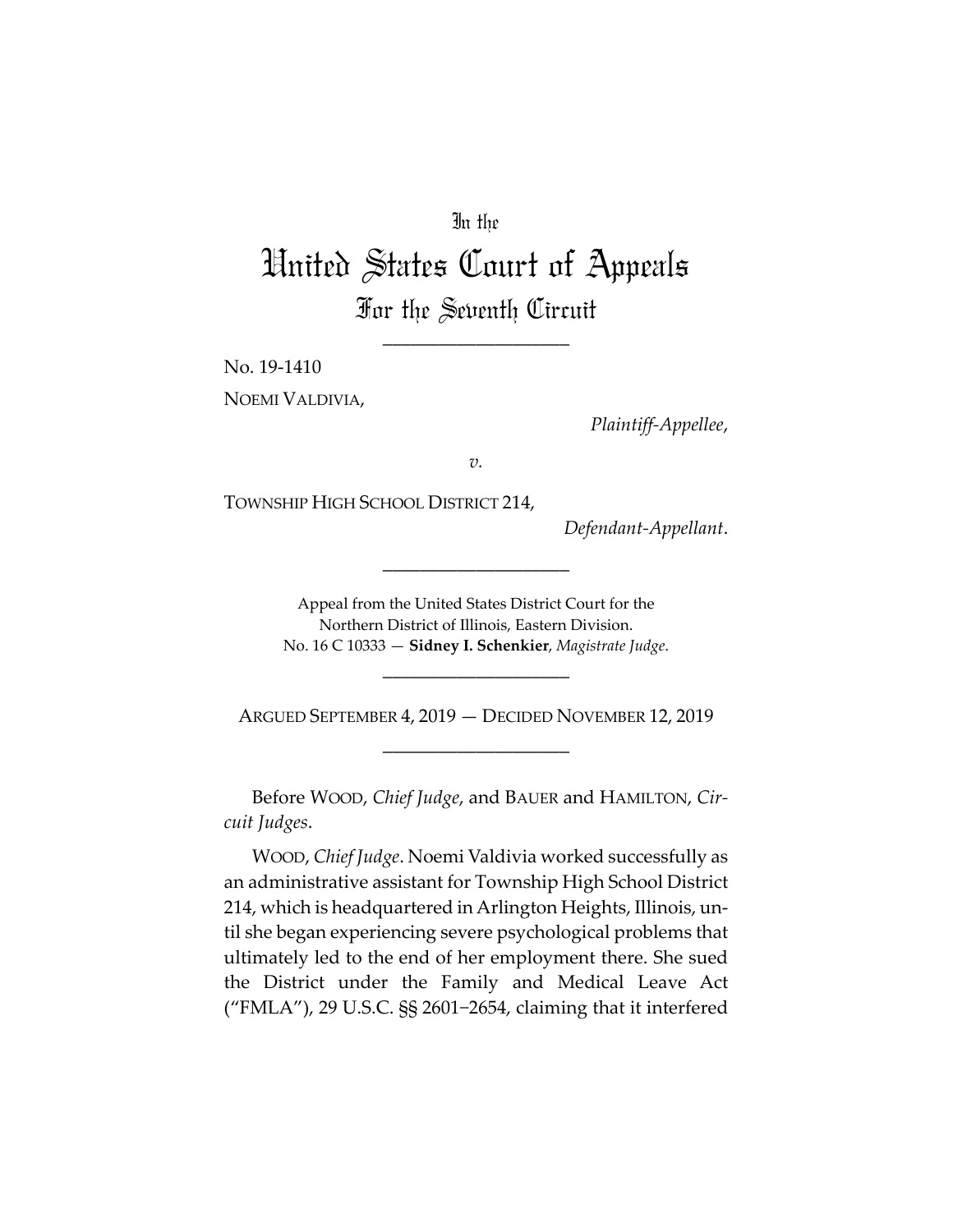with her rights under the Act by failing to provide her with notice or information about her right to take job‐protected leave. After a trial over which a magistrate judge presided by consent, see 28 U.S.C. § 636(c), a jury returned a verdict in Val‐ divia's favor and awarded her \$12,000 in damages. The Dis‐ trict then moved for judgment as a matter of law under Fed‐ eral Rule of Civil Procedure 50(b). The district court denied that motion, and the District has now appealed. It takes a lot to set aside a jury verdict, and we conclude that the District has not met that high bar. We thus affirm the judgment.

**I**

The only issue on appeal is whether the court erred by denying the District's Rule 50(b) motion. This is a question of law, and thus our consideration is *de novo*. *Tate v. Exec. Mgmt. Servs., Inc.*, 546 F.3d 528, 531 (7th Cir. 2008). We view the facts and evidence in the light most favorable to Valdivia, as the litigant who prevailed before the jury. *Id.* at 531−32.

From May 2010 through June 2016, Valdivia worked for the District as an assistant to the associate principal for in‐ struction at Elk Grove High School. During her time at Elk Grove, Valdivia received excellent performance evaluations. Her supervisors described her as "extremely dependable" and an "invaluable resource," and they said that her work was "immaculate" and "free from error." Valdivia was never disciplined and rarely took sick days.

After learning about a new opening within the District, Valdivia applied for and received a promotion to the post of assistant to the principal at Wheeling High School. She began reporting to Wheeling's principal, Angela Sisi, in mid‐June 2016. Valdivia and Sisi had not worked together previously,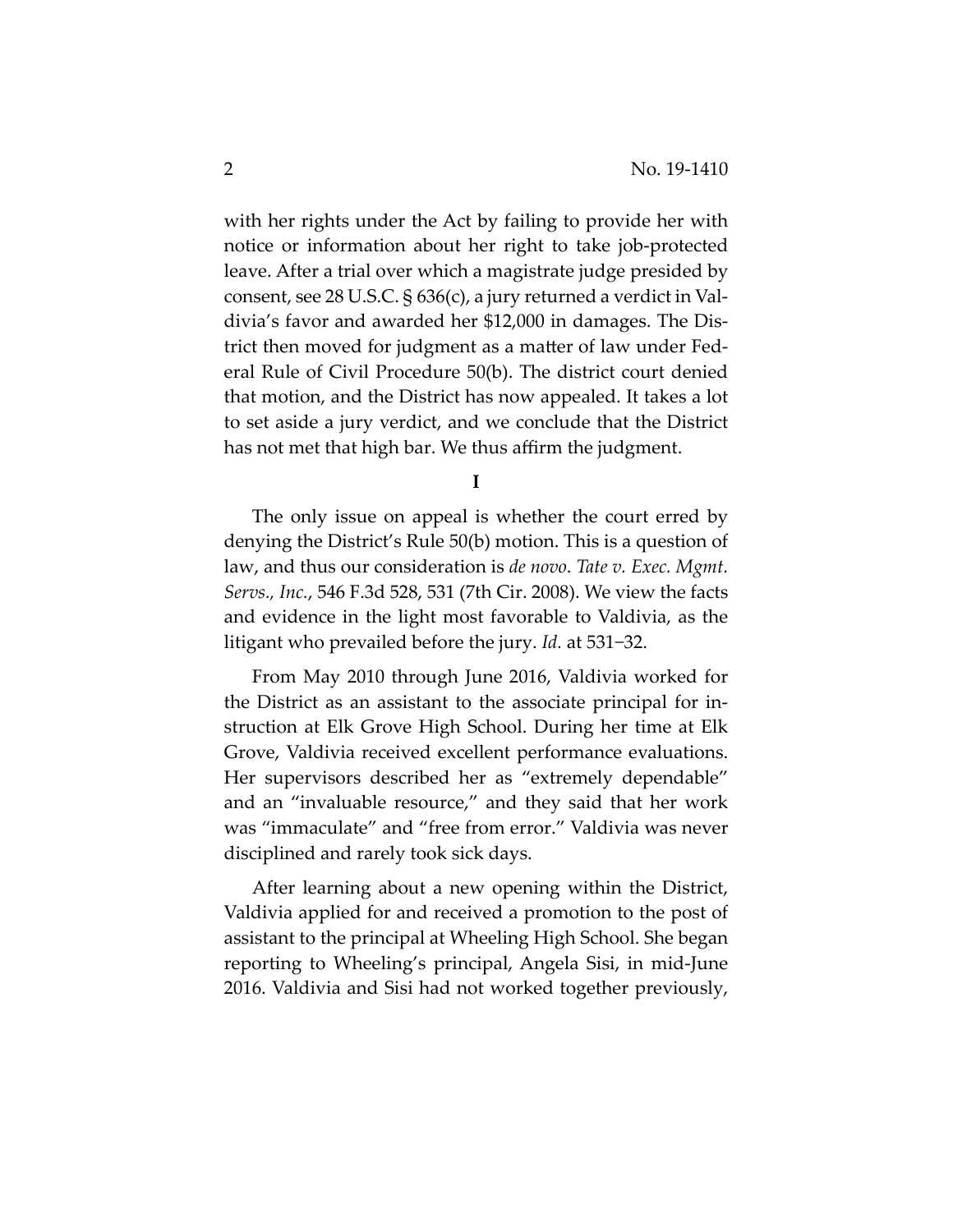but they had been acquainted for several years. Valdivia had worked as an assistant to Sisi's mother at Elk Grove for eight or nine months, and Sisi's mother told Sisi that Valdivia was the "best assistant [she] ever had."

Unfortunately, shortly after she started at Wheeling, Val‐ divia's mental state began to deteriorate. She had trouble sleeping, eating, and getting out of bed, and she lacked en‐ ergy. In July her symptoms worsened: she experienced in‐ somnia, weight loss, uncontrollable crying, racing thoughts, an inability to concentrate, and exhaustion. Valdivia began going into work late because she could not drag herself out of bed, and she started leaving work early because she could not control her crying. She applied for other jobs, thinking a dif‐ ferent position might help her.

Valdivia did not attempt to conceal these symptoms. To the contrary, she met with Sisi and told Sisi that she was feel‐ ing overwhelmed, had lost weight, was not able to sleep, and was not hungry. She also mentioned that she had received an offer for a different job but said that she would probably re‐ main at Wheeling. During this conversation, Sisi tried giving Valdivia a work assignment, but Valdivia pleaded, "[N]o, don't do this to me right now."

About two days after that initial conversation, Valdivia spoke to Sisi again. Once again, she described in detail what was happening to her: "I'm so confused. I'm not eating[.] I'm not sleeping. I've been losing weight. I'm [] so overwhelmed. I don't understand what's happening to me." Valdivia also asked Sisi to give her a ten‐month position, instead of her twelve‐month job, because she thought that time away from the workplace might help. Sisi declined the request, prompt‐ ing Valdivia to say that she might accept the other job offer.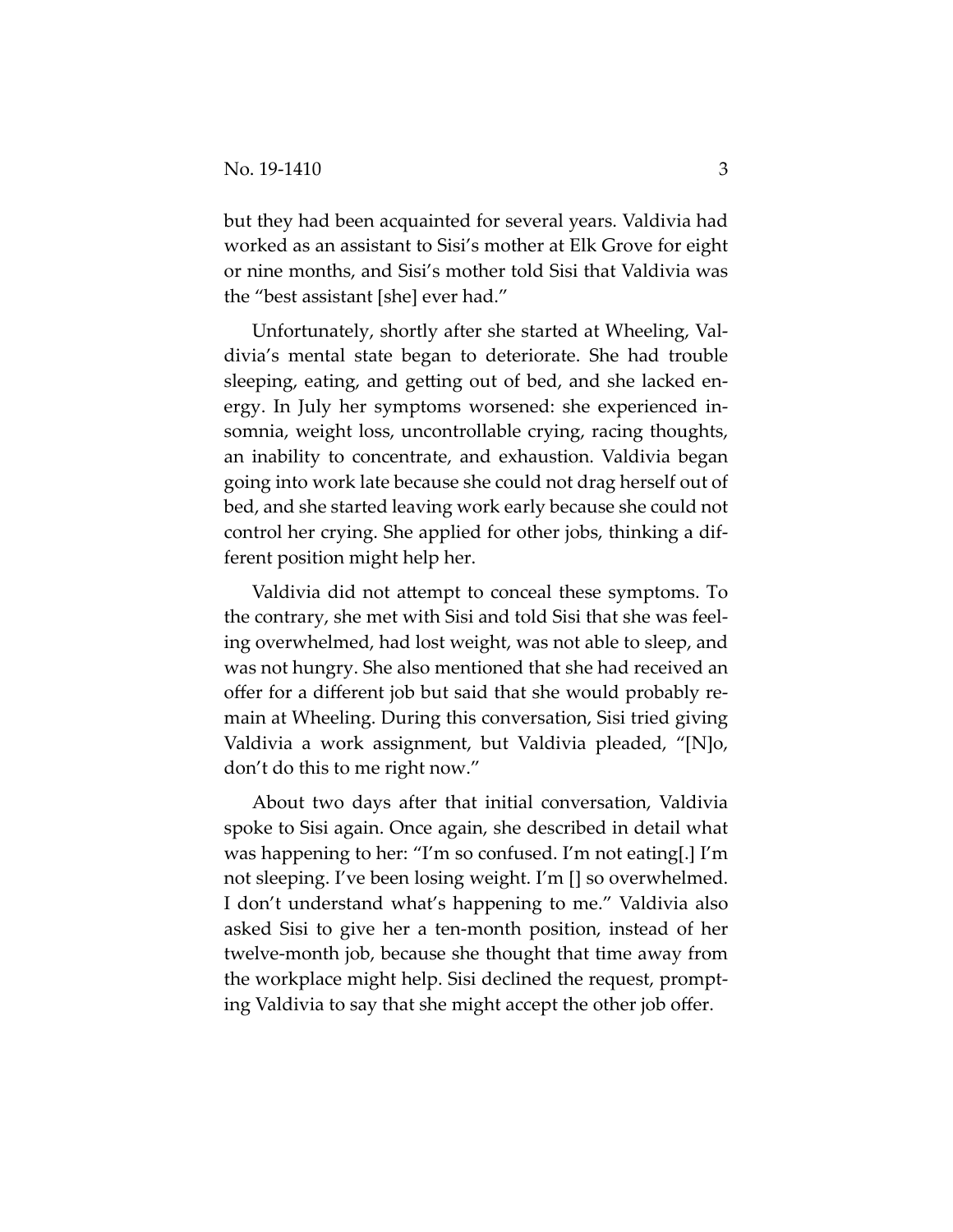Shortly thereafter, Valdivia had a third conversation with Sisi. Sisi told Valdivia that she needed to decide whether she was staying or leaving. Valdivia started crying, and the en‐ counter ended inconclusively. Valdivia sought out Sisi four or five more times after that conversation to discuss whether she should accept the other job offer. A few times, Valdivia went home early after one of those conversations, again because of uncontrollable crying. At one point in early August, Valdivia told Sisi that she was considering leaving "for medical rea‐ sons," and she again asked for a ten‐month job.

Feeling pressure from Sisi to decide whether she was stay‐ ing at Wheeling or leaving, Valdivia submitted a letter of res‐ ignation on Thursday, August 4, 2016; the letter indicated that it would take effect a week later, on August 11, 2016. Almost immediately, Valdivia regretted her decision to resign. On August 9, 2016, she showed up at Sisi's home early in the morning, crying and asking to rescind her resignation. Sisi, frustrated that Valdivia had woken her children, sent Valdivia to work and denied Valdivia's request to rescind.

Valdivia's employment with the District therefore ended on August 11, 2016. That same day, Valdivia scheduled an ap‐ pointment with her primary care physician, Dr. Lisa Glosson. Dr. Glosson's records note that Valdivia had been suffering from depression, difficulty falling asleep, difficulty concen‐ trating, loss of appetite, anxiety, and restlessness for several weeks. Dr. Glosson prescribed Xanax for her. The next day, Valdivia began her new job, but she was able to work for only four days before quitting.

On August 21, 2016, Valdivia went to St. Joseph Hospital's emergency room and informed the doctor that her anxiety and sleeplessness had persisted for a month. She returned to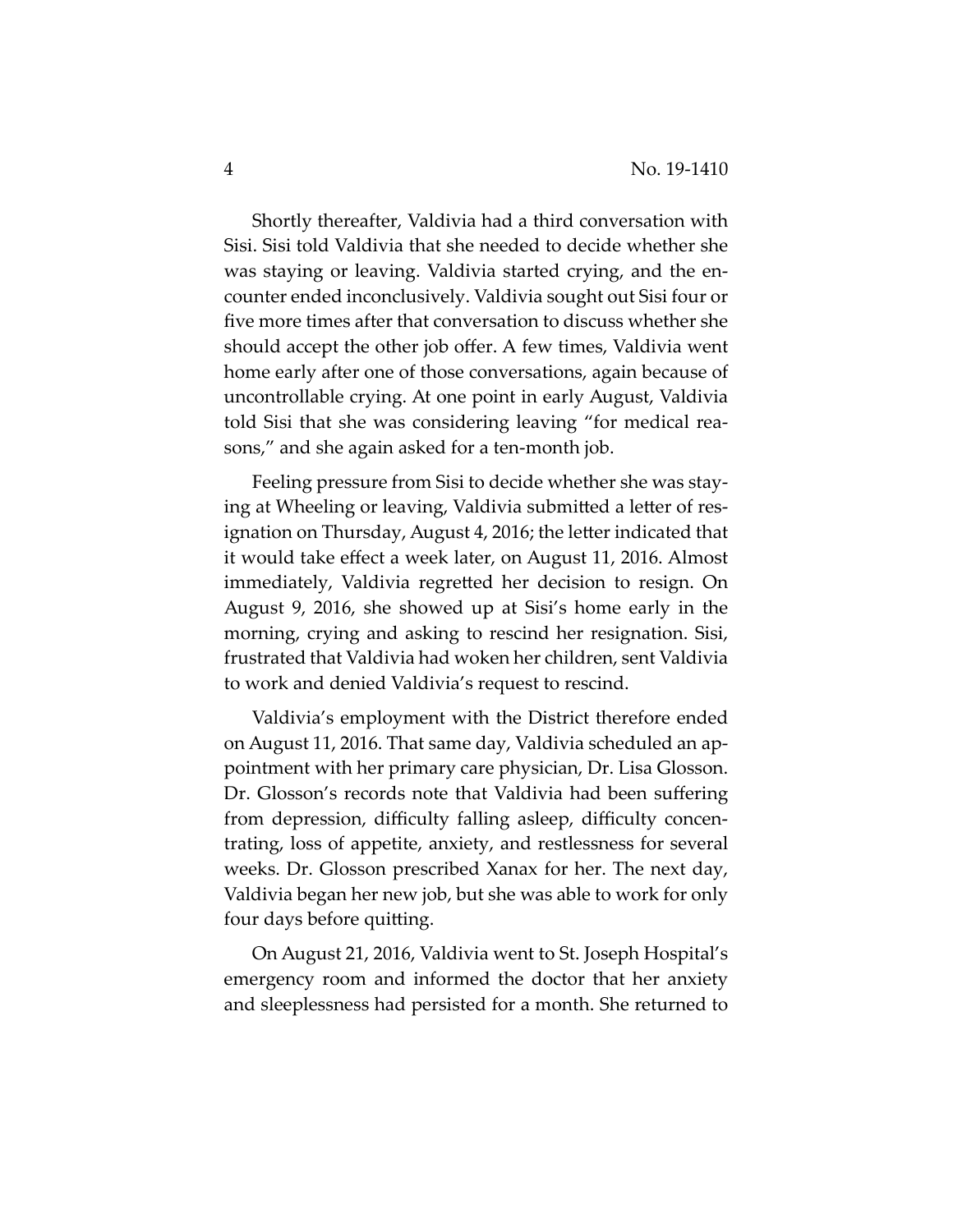the hospital on August 23, 2016. That time, she was admitted for four days and given medication for anxiety and severe major depressive disorder. On August 31, 2016, Valdivia visited a psychiatrist, Dr. Syed Waliuddin. Based on Valdivia's re‐ ported symptoms, he too diagnosed her with major depres‐ sive disorder, single episode, severe, and generalized anxiety disorder. Dr. Waliuddin testified that it would be "difficult for anybody to work" with her symptoms.

## **II**

Congress enacted the FMLA to assist employees in balanc‐ ing the demands of their jobs with their own medical needs and those of their families. *Harrell v. U.S. Postal Serv.*, 445 F.3d 913, 918–19 (7th Cir. 2006). The Act's purpose is to "entitle em‐ ployees to take reasonable leave for medical reasons … in a manner that accommodates the legitimate interests of employers." 29 U.S.C. § 2601(b)(2)−(3). To accomplish this goal, the FMLA provides that an eligible employee may take up to twelve (unpaid) workweeks of leave during a twelve‐month period if she is unable to perform the functions of her position because of a serious health condition. *Id.* § 2612(a)(1). An em‐ ployer may not "interfere with, restrain, or deny the exercise of or the attempt to exercise" the rights guaranteed by the statute. *Id.* § 2615(a)(1).

To prevail on an FMLA‐interference claim, an employee must establish the following: (1) she was eligible for the FMLA's protections, (2) her employer was covered by the FMLA, (3) she was entitled to leave under the FMLA, (4) she provided sufficient notice of her intent to take leave, and (5) her employer denied her FMLA benefits to which she was en‐ titled. *Burnett v. LFW Inc.*, 472 F.3d 471, 477 (7th Cir. 2006). The District argues that the district court erred in denying its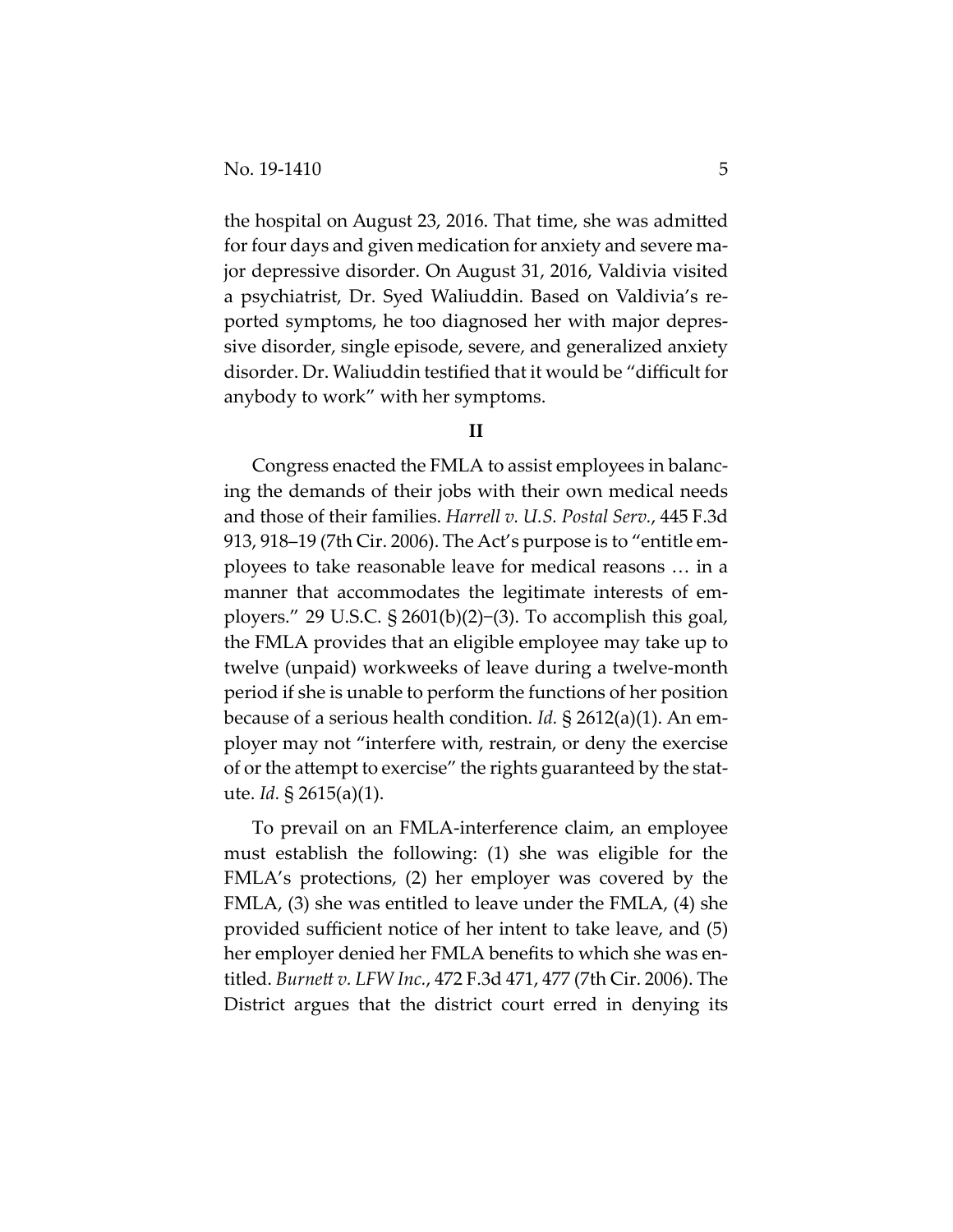motion for judgment as a matter of law because, in its view, no reasonable juror could find that (a) Valdivia was entitled to leave under the FMLA or (b) Valdivia provided the District with adequate notice. We address its arguments in that order.

A

An employee is entitled to FMLA leave if (1) she is afflicted with a "serious health condition," and (2) that condition makes her unable to perform the essential functions of her po‐ sition. *Guzman v. Brown Cnty.*, 884 F.3d 633, 638 (7th Cir. 2018). An employee has a "serious health condition" within the meaning of the FMLA when she has "an illness, injury, im‐ pairment, or physical or mental condition that involves—(A) inpatient care in a hospital, hospice, or residential medical care facility; or (B) continuing treatment by a health care pro‐ vider." 29 U.S.C. § 2611(11).

The evidence in this record was sufficient to support the jury's finding that Valdivia had a serious health condition. Shortly after she left her job with the District, while she was experiencing symptoms identical to those she had described to Sisi, Valdivia was hospitalized for four days. Extrapolating from that hospitalization, the jury could conclude that while Valdivia was employed by the District, she had a "mental con‐ dition" that involved "inpatient care in a hospital." In addi‐ tion, at trial Valdivia provided detailed testimony describing her condition and the symptoms she experienced from June through August 2016, including insomnia, loss of appetite, weight loss, and uncontrollable crying. Her medical records, which corroborated this testimony, were admitted into evidence. Those records stated that Valdivia suffered from anxi‐ ety or depression, or both. Valdivia's psychiatrist, Dr. Waliuddin, also testified at trial. He diagnosed Valdivia with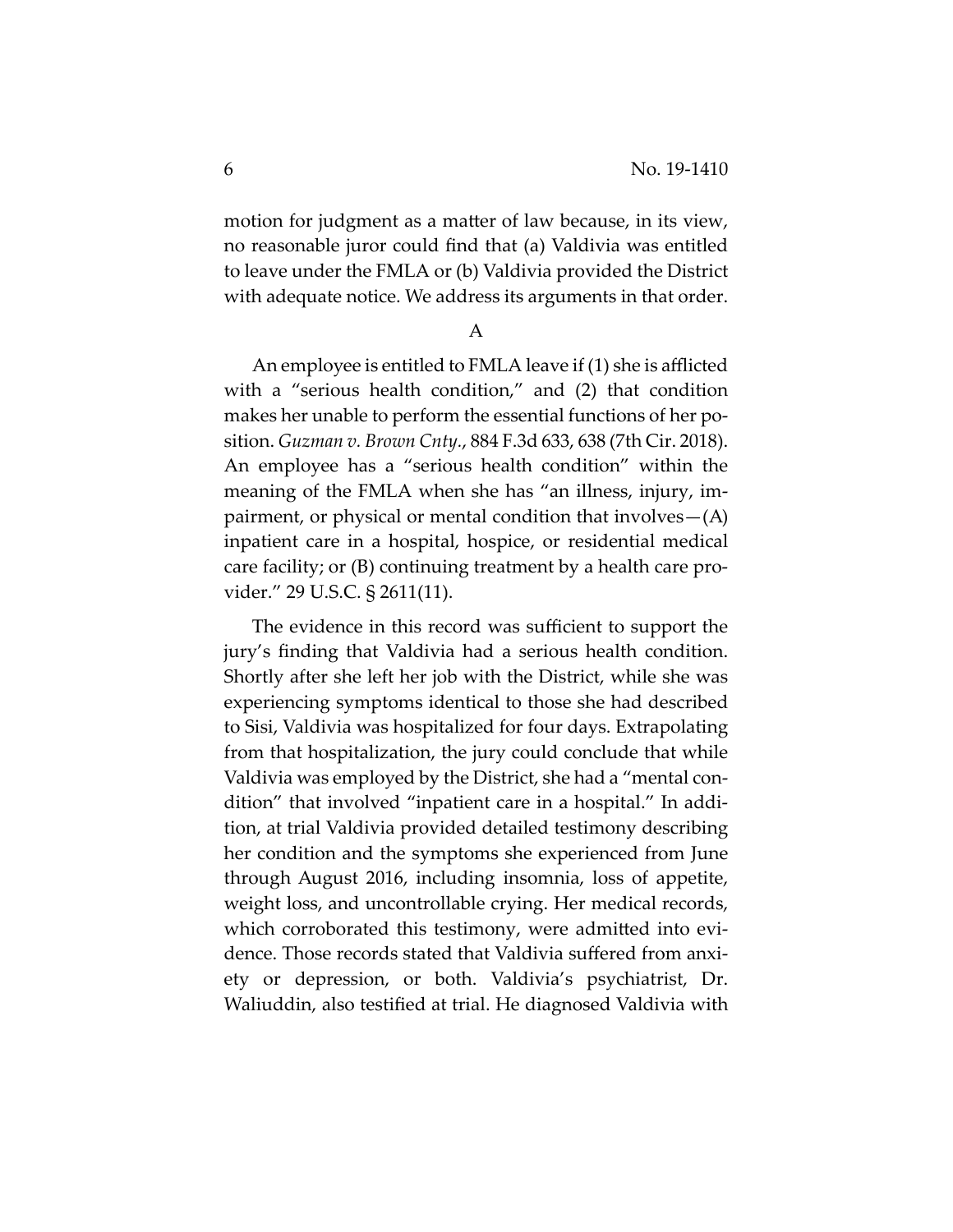severe major depressive disorder and generalized anxiety dis‐ order, which he explained meant that Valdivia had exhibited symptoms for at least two weeks. Based on these evidentiary sources, the jury reasonably found that Valdivia suffered from a serious health condition.

Moreover, a reasonable jury could also conclude, as this jury did, that because of her serious health condition, Valdivia was unable to perform the functions of her job. Valdivia testi‐ fied that she often arrived late to work or left work early, had difficulty concentrating, and struggled to complete tasks. Dr. Waliuddin testified that Valdivia's symptoms would make it "difficult for anybody to work."

Although Valdivia's doctors did not examine her while she was working at the District, we have found that an em‐ ployee does not need to be *diagnosed* during her employment, as long as the condition existed then. For example, in *Burnett*, we found that an employee could show that he was entitled to leave under the FMLA even though he was not diagnosed with prostate cancer until after he was fired. 472 F.3d at 480−81. In addition, in *Hansen v. Fincantieri Marine Grp., LLC*, 763 F.3d 832 (7th Cir. 2014), we held that expert medical testi‐ mony was not required to prove, on a day‐by‐day basis, that an employee was incapacitated every day for which he re‐ quested FMLA leave. Instead, for a chronic condition such as depression, lay testimony, supplemented by medical records, was sufficient. *Id.* at 839. Here, Valdivia's testimony indicated that she had exhibited symptoms for weeks, including at least some time when she was working at Wheeling, and her med‐ ical records supported the fact that her condition did not arise for the first time on the day she saw the doctor.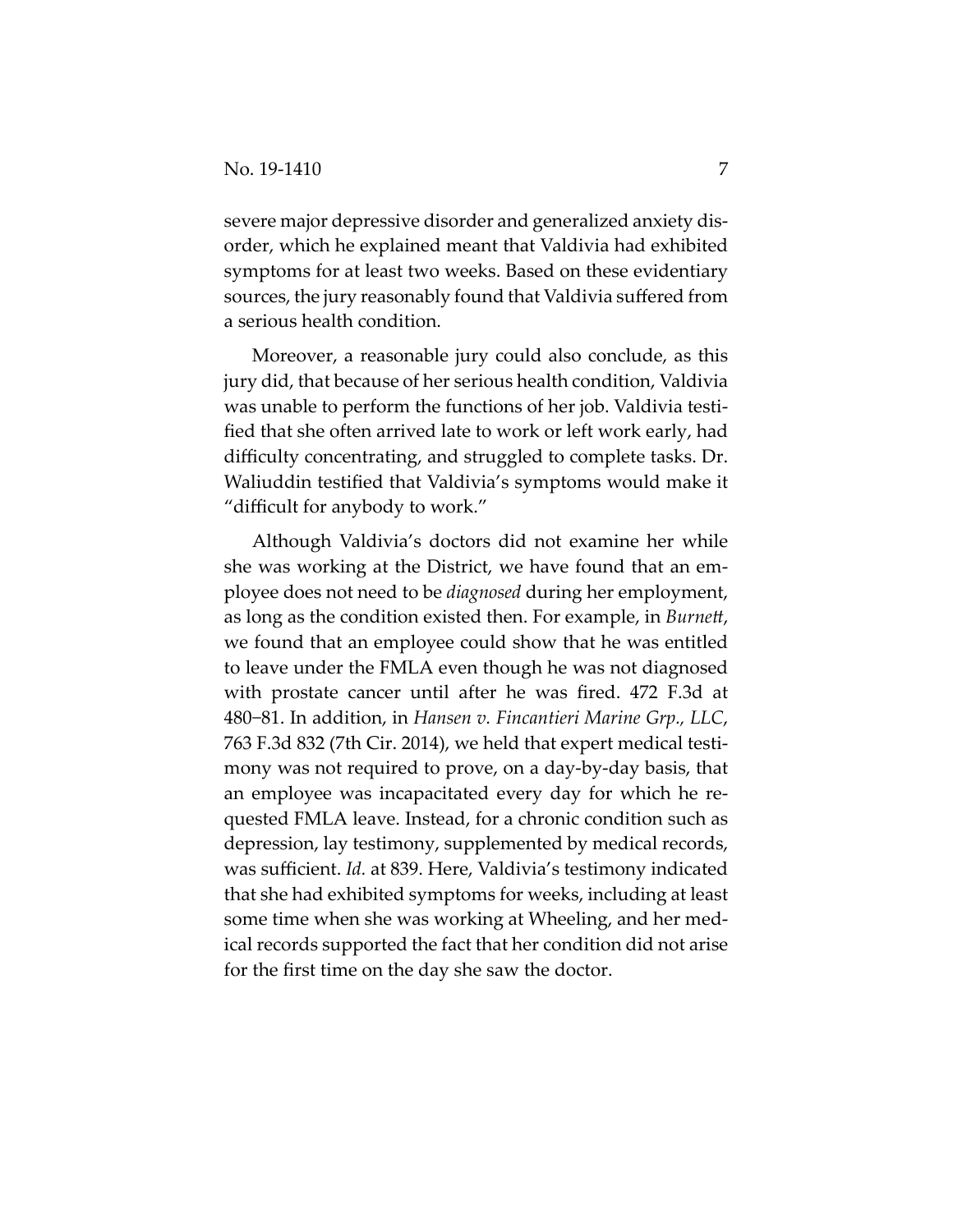Viewing the testimony and medical records in the light most favorable to Valdivia, we see no reason to disturb the jury's conclusion that Valdivia had a serious health condition that made her unable to perform the functions of herjob while she was working for the District.

B

The District also contends that the notice Valdivia pro‐ vided was insufficient as a matter of law. The FMLA notice requirements "are not onerous." *Burnett*, 472 F.3d at 478. Di‐ rect notice from an employee to an employer is not always re‐ quired; an employer's constructive notice of an employee's need for FMLA leave may be sufficient. *Byrne v. Avon Prods., Inc.*, 328 F.3d 379, 381−82 (7th Cir. 2003). We acknowledge that the language of the pertinent regulation has changed since *Byrne* was decided: as of 2003, the regulation said that "[i]t is expected that an employee will give notice to the employer within no more than one or two working days of learning of the need for leave, *except in extraordinary circumstances* where such notice is not feasible," while the 2009 version calls for notice as soon as practicable and says that "*generally*" it should be practicable within the time prescribed by the em‐ ployer. Compare 29 C.F.R. § 825.303(a) (2003) (emphasis added) with *id.* (2009) (emphasis added). This change prompted the Eighth Circuit to wonder whether constructive notice will still suffice in these cases. See *Scobey v. Nucor Steel– Arkansas*, 580 F.3d 781, 788 (8th Cir. 2009). But 29 C.F.R. § 825.303(a), in both of its forms, addresses only the timing of notice, not whether it must be oral, in writing, direct, or infer‐ able from the circumstances. And in any event, in our case the District waived any argument based on the 2009 amendments when it failed to raise this point before the district court in its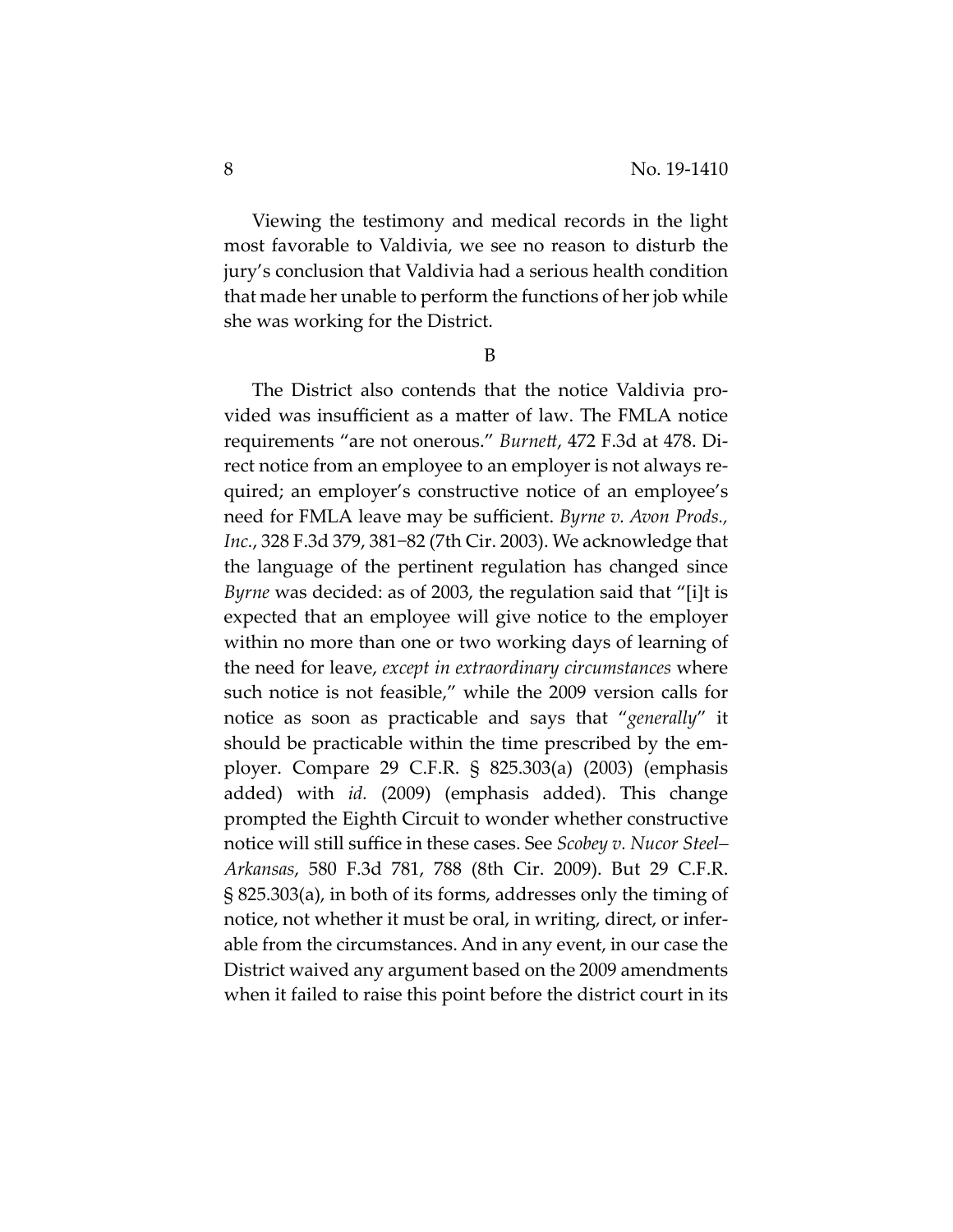Rule 50(b) motion. See *Wheeler v. Hronopoulos*, 891 F.3d 1072, 1073 (7th Cir. 2018).

*Byrne* was a case in which we held that clear abnormalities in an employee's behavior may be enough to alert the em‐ ployer to a serious health condition. 328 F.3d at 381−82. In such cases, "observable changes in an employee's condition … present an obvious need for medical leave, thereby obviat‐ ing the need for an express request for medical leave." *Burnett*, 472 F.3d at 479. It is enough for purposes of the FMLA, we said, that an employer "knows of the employee's need for leave; the employee need not mention the statute or demand its benefits." *Stevenson v. Hyre Elec. Co.*, 505 F.3d 720, 726 (7th Cir. 2007) (quoting *Byrne*, 328 F.3d at 382). There, the em‐ ployee's unusual behavior of sleeping on the job, particularly when he had been a model employee throughout his fouryear history with the employer, constituted constructive no‐ tice. 328 F.3d at 381−82. The employee's sister had also told his employer that he was "very sick," and the employee mumbled odd phrases when a supervisor finally asked him about sleeping on the job. *Id.* at 380.

The record before the jury in Valdivia's case included more than these danger‐signs from the employee's behavior. Valdivia met with Sisi on several occasions to report her dete‐ riorating mental health. She asked for the accommodation of a ten‐month position rather than a twelve‐month position, even though she did not expressly mention the FMLA when she made the request. She said that she was incapable of accepting a new work assignment. These conversations take her case out of the pure constructive‐notice model. The jury was entitled to conclude that this was timely and actual notice to the employer.